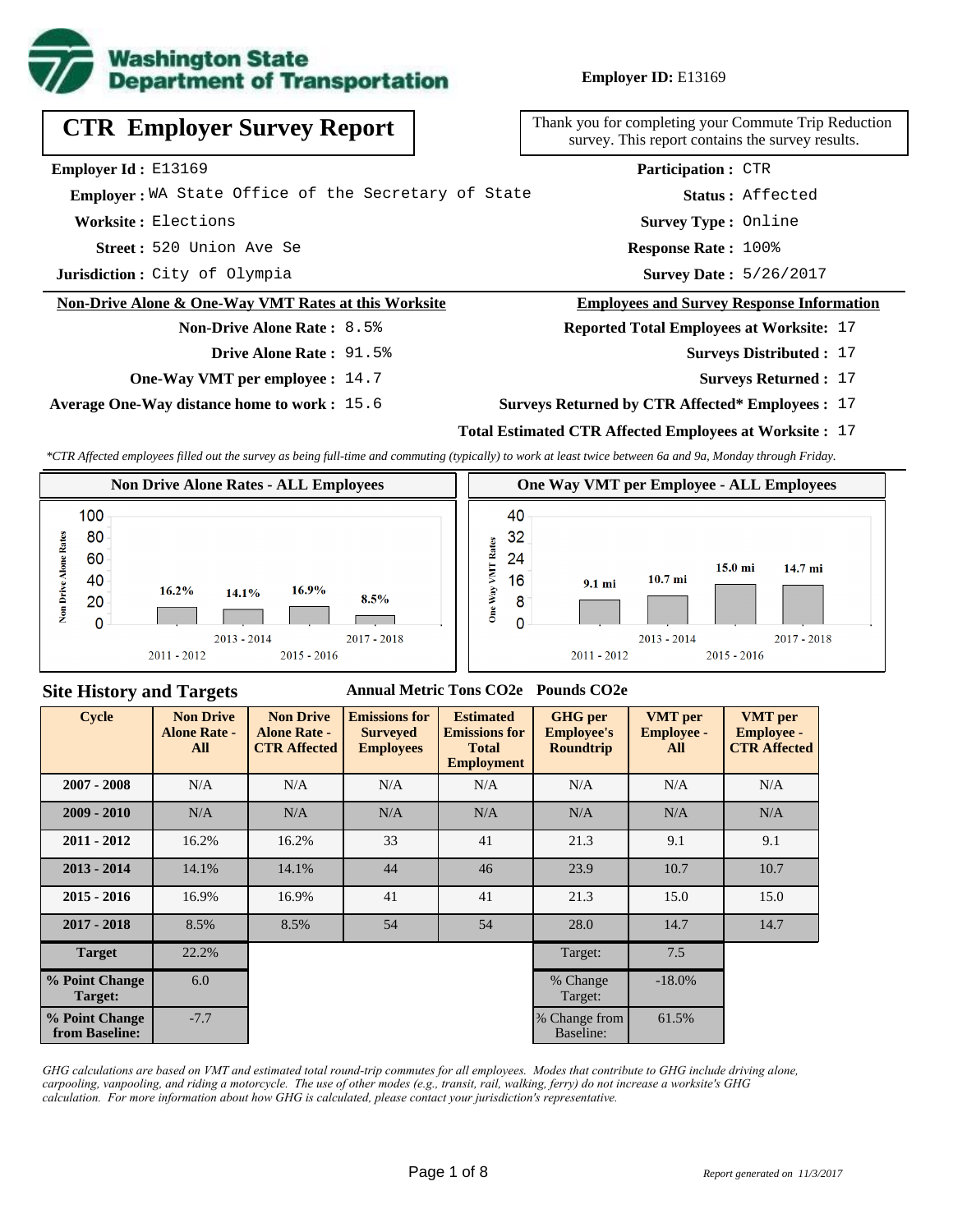# **Washington State<br>Department of Transportation**

## **Commute Trips By Mode - All Employees**

**Q.4: Last week, what type of transportation did you use each day to commute TO your usual work location? (Mode used for the longest distance.)**



*\* Motorcycle-1 is now included in Drive Alone and Motorcycle-2 is included in Carpool. Information about these trips is still available by request.*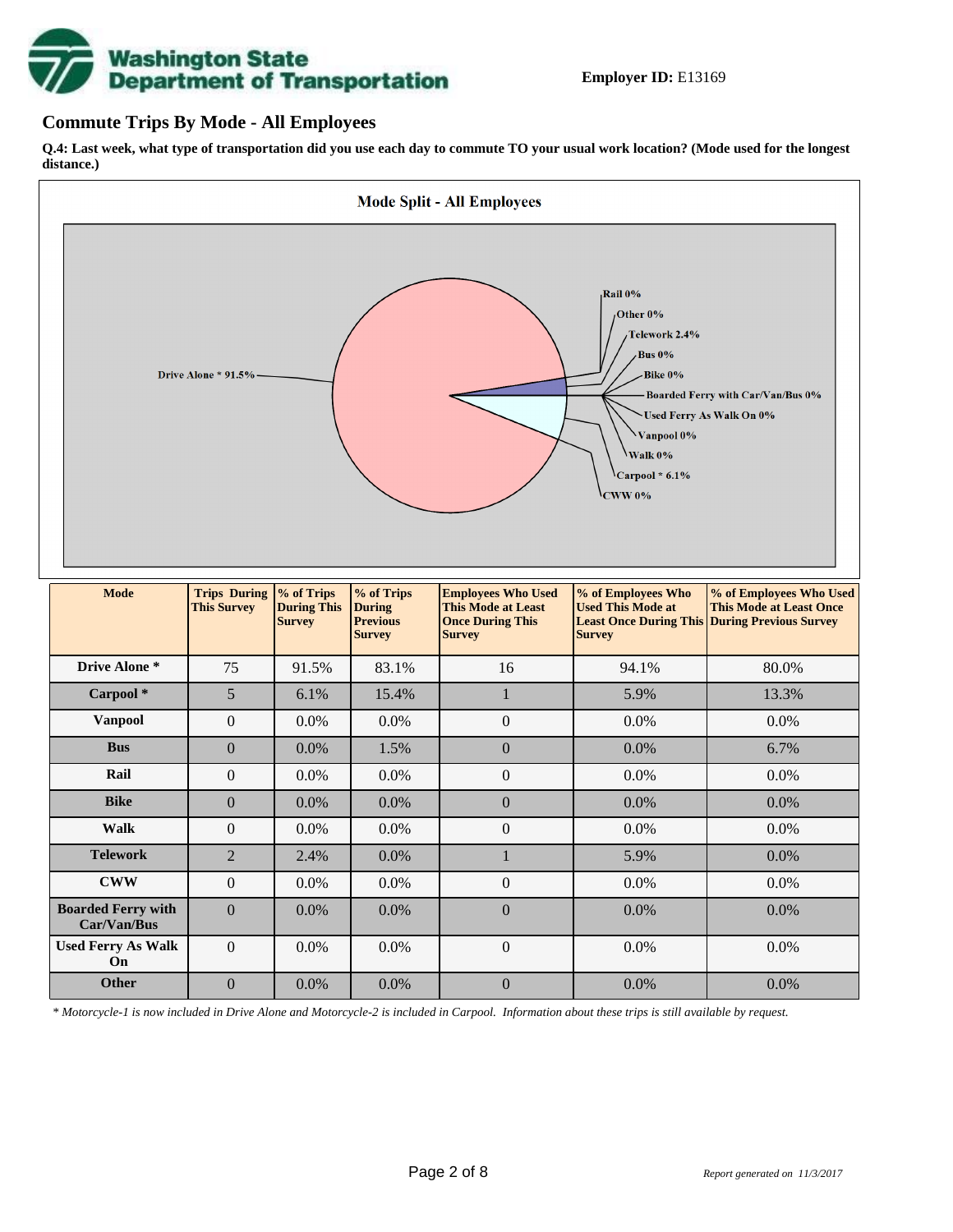

## **Commute Trips By Mode - Affected Employees**

**Q.4: Last week, what type of transportation did you use each day to commute TO your usual work location? (Mode used for the longest distance.)**



*\* Motorcycle-1 is now included in Drive Alone and Motorcycle-2 is included in Carpool. Information about these trips is still available by request.*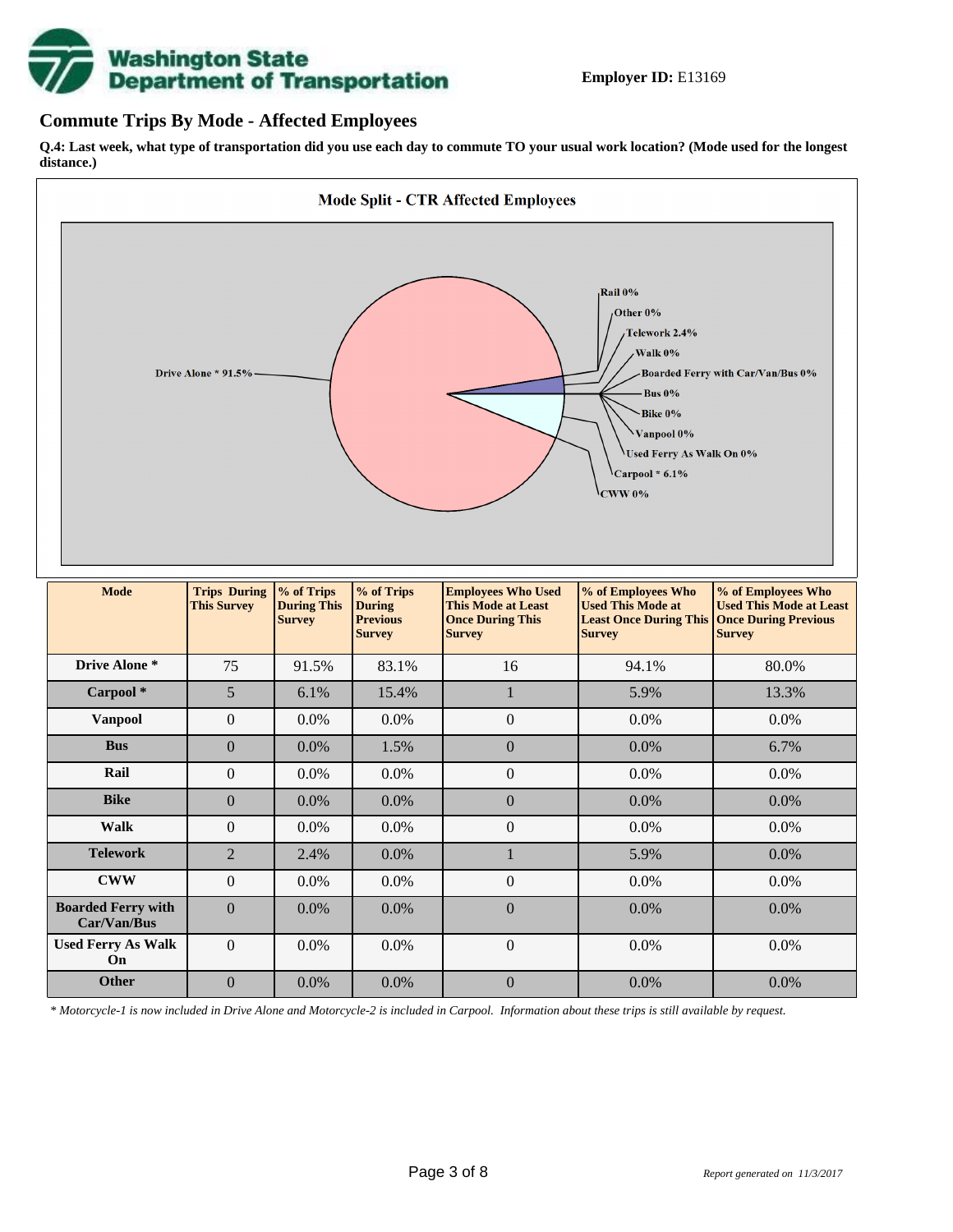

# **Alternative Modes - Number of Employees Who Used a Non-Drive Alone Mode:**

| <b>Non-Drive Alone</b><br><b>Number Of Days</b> | <b>Exactly this # of</b><br><b>Employees</b> | <b>Exactly this % of</b><br><b>Employees</b> | At least # of<br><b>Employees</b> | At least % of<br>employees |
|-------------------------------------------------|----------------------------------------------|----------------------------------------------|-----------------------------------|----------------------------|
| 0 Day                                           | 15                                           | 88%                                          | 17                                | 100%                       |
| 1 Days                                          | $\overline{0}$                               | 0%                                           | $\overline{2}$                    | 12%                        |
| 2 Days                                          |                                              | 6%                                           | $\overline{2}$                    | 12%                        |
| 3 Days                                          | $\theta$                                     | 0%                                           |                                   | 6%                         |
| 4 Days                                          | $\theta$                                     | 0%                                           |                                   | 6%                         |
| 5 Days                                          |                                              | 6%                                           |                                   | 6%                         |
| <b>6 or More Days</b>                           | 0                                            | 0%                                           | $\Omega$                          | 0%                         |

## **Count by Occupancy of Carpools and Vanpools**

**Q.4 If you used a carpool or vanpool as part of your commute, how many people (age 16 or older) are usually in the vehicle?**

| <b>Ridesharing Occupancy</b> | <b>Mode</b> | <b>Response Count</b> |
|------------------------------|-------------|-----------------------|
| $2*$                         | Carpool     | 5                     |
| 3                            | Carpool     | $\boldsymbol{0}$      |
| 4                            | Carpool     | $\boldsymbol{0}$      |
| 5                            | Carpool     | $\boldsymbol{0}$      |
| >5                           | Carpool     | $\overline{0}$        |
| $<$ 5                        | Vanpool     | $\overline{0}$        |
| 5                            | Vanpool     | $\overline{0}$        |
| 6                            | Vanpool     | $\boldsymbol{0}$      |
| 7                            | Vanpool     | $\overline{0}$        |
| 8                            | Vanpool     | $\boldsymbol{0}$      |
| 9                            | Vanpool     | $\overline{0}$        |
| 10                           | Vanpool     | $\overline{0}$        |
| 11                           | Vanpool     | $\boldsymbol{0}$      |
| 12                           | Vanpool     | $\boldsymbol{0}$      |
| 13                           | Vanpool     | $\boldsymbol{0}$      |
| 14                           | Vanpool     | $\overline{0}$        |
| >14                          | Vanpool     | $\boldsymbol{0}$      |

\* Motorcycle-2 counted with Carpool-2 for this table.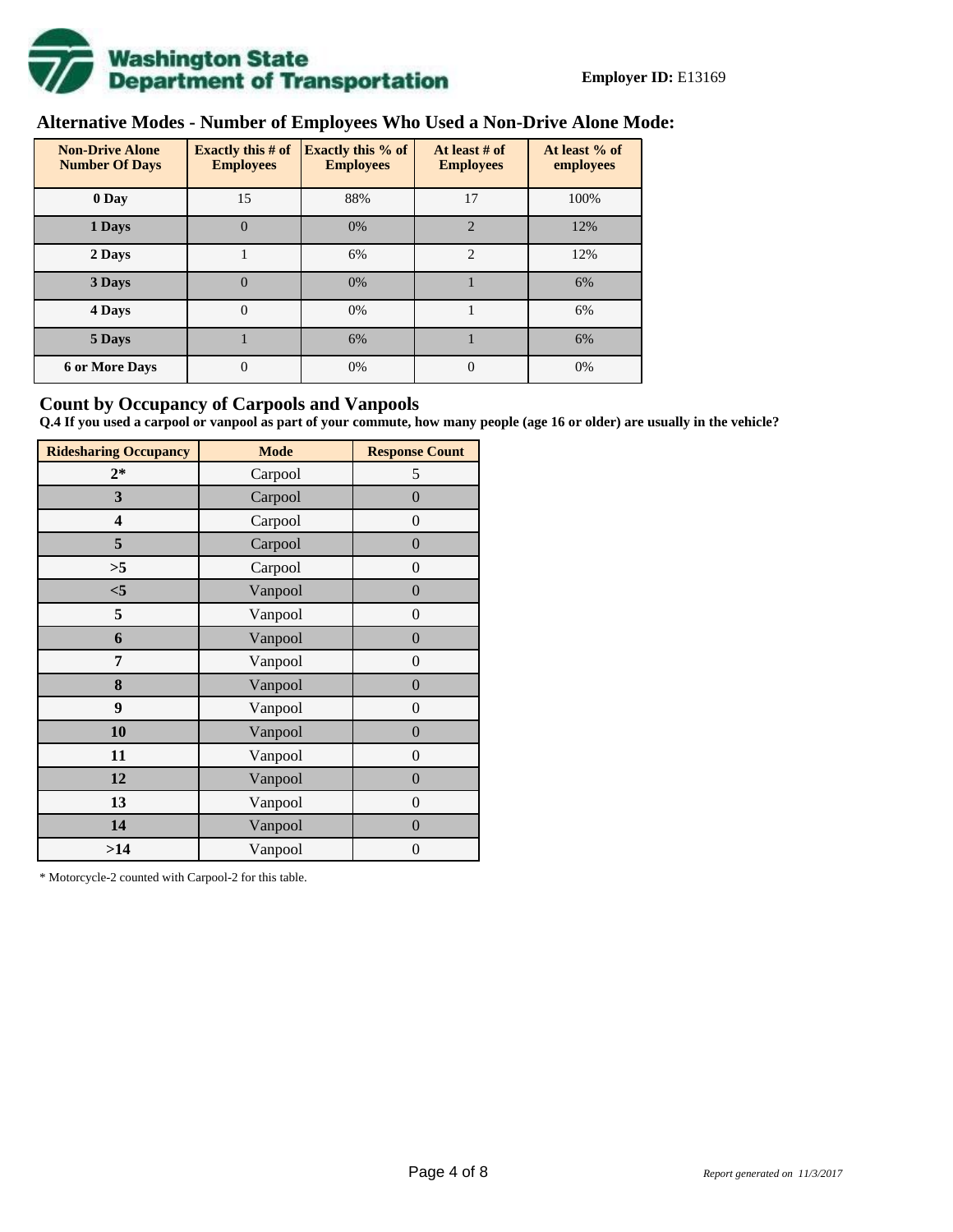

# **Reported Work Schedule - All Employees**

**Q.8 Which of the following best describes your work schedule?**

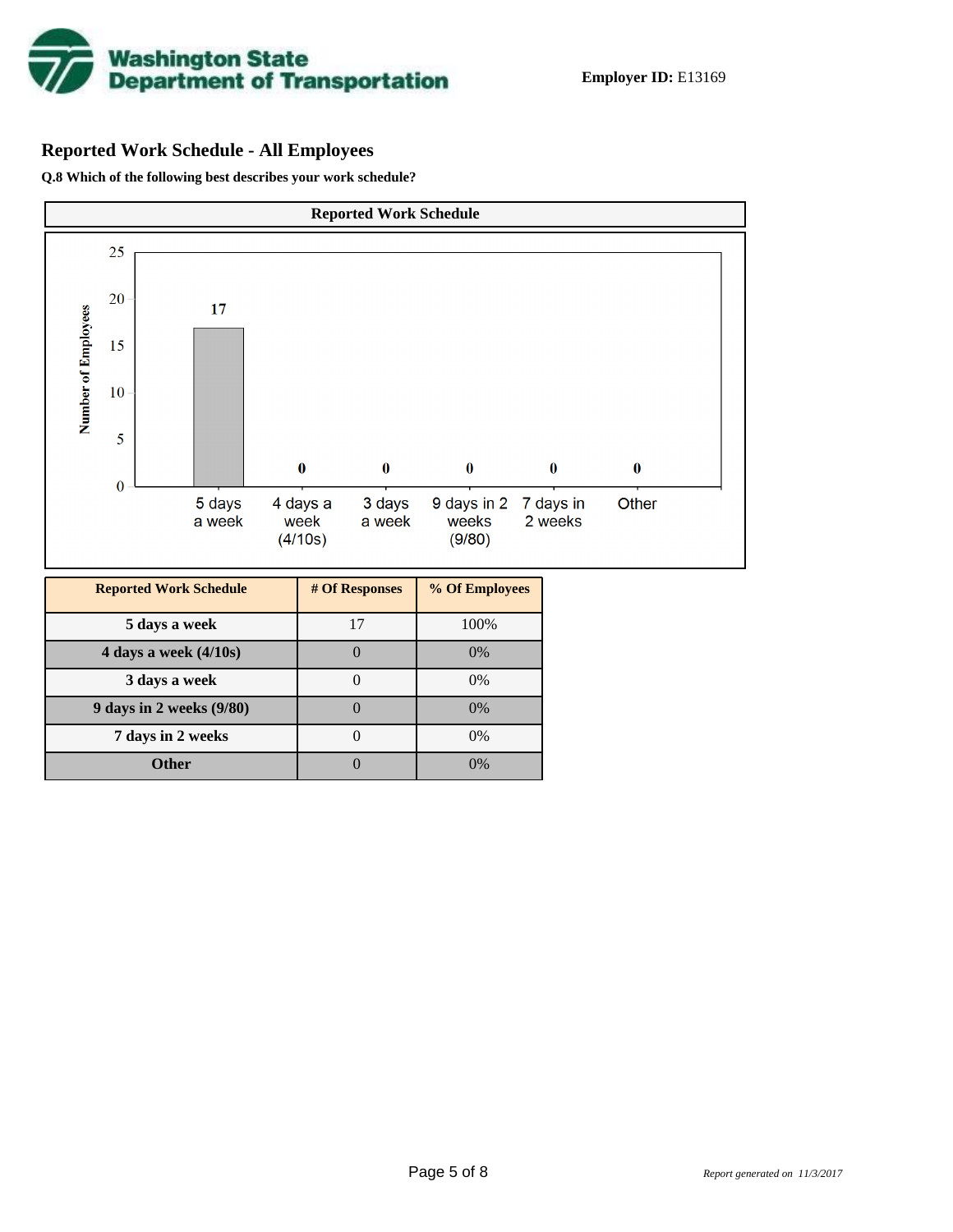

## **Parking and Telework**

**Q.9: On the most recent day that you drove alone to work, did you pay to park? (Mark "yes" if you paid that day, if you prepaid, if you are billed later, or if the cost of parking is deducted from your paycheck.)**



**Q.10: How many days do you typically telework?**

| <b>Telework Frequency</b>           | # of Responses | % of Responses |
|-------------------------------------|----------------|----------------|
| No Answer/Blank                     |                | $0.0\%$        |
| I don't telework                    | 15             | 88.2%          |
| Occasionally, on an as-needed basis |                | 5.9%           |
| 1-2 days/month                      |                | 5.9%           |
| 1 day/week                          |                | 0.0%           |
| 2 days/week                         |                | $0.0\%$        |
| 3 days/week                         |                | $0.0\%$        |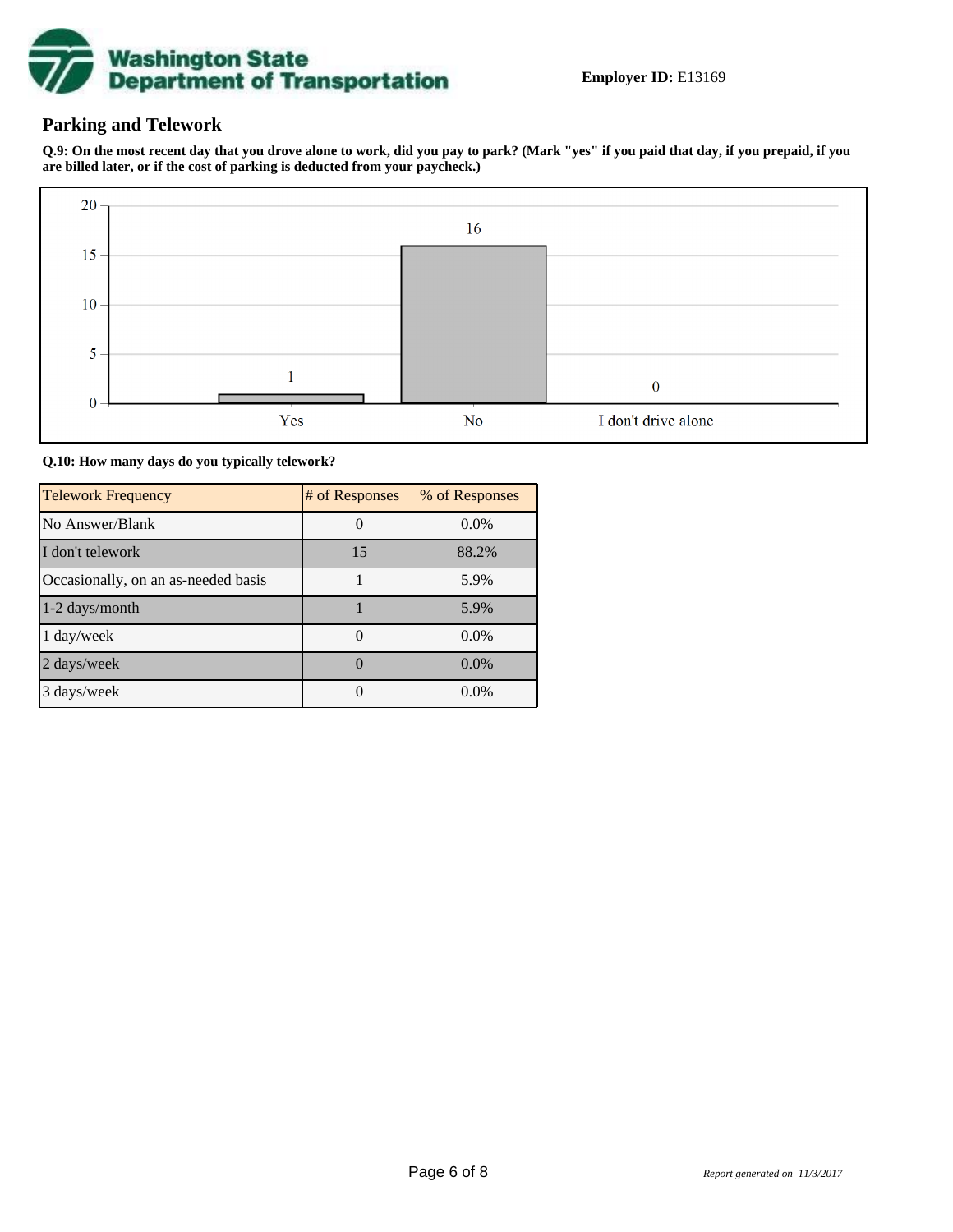

## **Reasons for driving alone to work/not driving alone to work**

**Q11. When you do not drive alone to work, what are the three most important reasons?**

| <b>Question Text</b>                                           | # of Responses | % of Responses |
|----------------------------------------------------------------|----------------|----------------|
| Environmental and community benefits                           | 5              | 22.7%          |
| Personal health or well-being                                  | $\overline{4}$ | 18.2%          |
| To save money                                                  | 3              | 13.6%          |
| Driving myself is not an option                                | $\overline{2}$ | 9.1%           |
| Emergency ride home is provided                                | $\overline{2}$ | 9.1%           |
| Other                                                          | $\overline{2}$ | 9.1%           |
| Free or subsidized bus, train, vanpool pass or fare benefit    | 1              | 4.5%           |
| Cost of parking or lack of parking                             | $\mathbf{1}$   | 4.5%           |
| I have the option of teleworking                               | $\mathbf{1}$   | 4.5%           |
| I receive a financial incentive for giving up my parking space |                | 4.5%           |
| Financial incentives for carpooling, bicycling or walking.     | $\theta$       | 0.0%           |
| To save time using the HOV lane                                | $\Omega$       | 0.0%           |
| Preferred/reserved carpool/vanpool parking is provided         | 0              | $0.0\%$        |

#### **Q12. When you drive alone to work, what are the three most important reasons?**

| <b>Question Text</b>                                      | # of Responses | % of Responses |
|-----------------------------------------------------------|----------------|----------------|
| Riding the bus or train is inconvenient or takes too long | 12             | 29.3%          |
| I like the convenience of having my car                   | 8              | 19.5%          |
| My commute distance is too short                          | 5              | 12.2%          |
| My job requires me to use my car for work                 | $\overline{4}$ | 9.8%           |
| Other                                                     | $\overline{4}$ | 9.8%           |
| Family care or similar obligations                        | $\mathcal{R}$  | 7.3%           |
| Bicycling or walking isn't safe                           | 3              | 7.3%           |
| I need more information on alternative modes              | $\mathcal{D}$  | 4.9%           |
| There isn't any secure or covered bicycle parking         | $\Omega$       | $0.0\%$        |